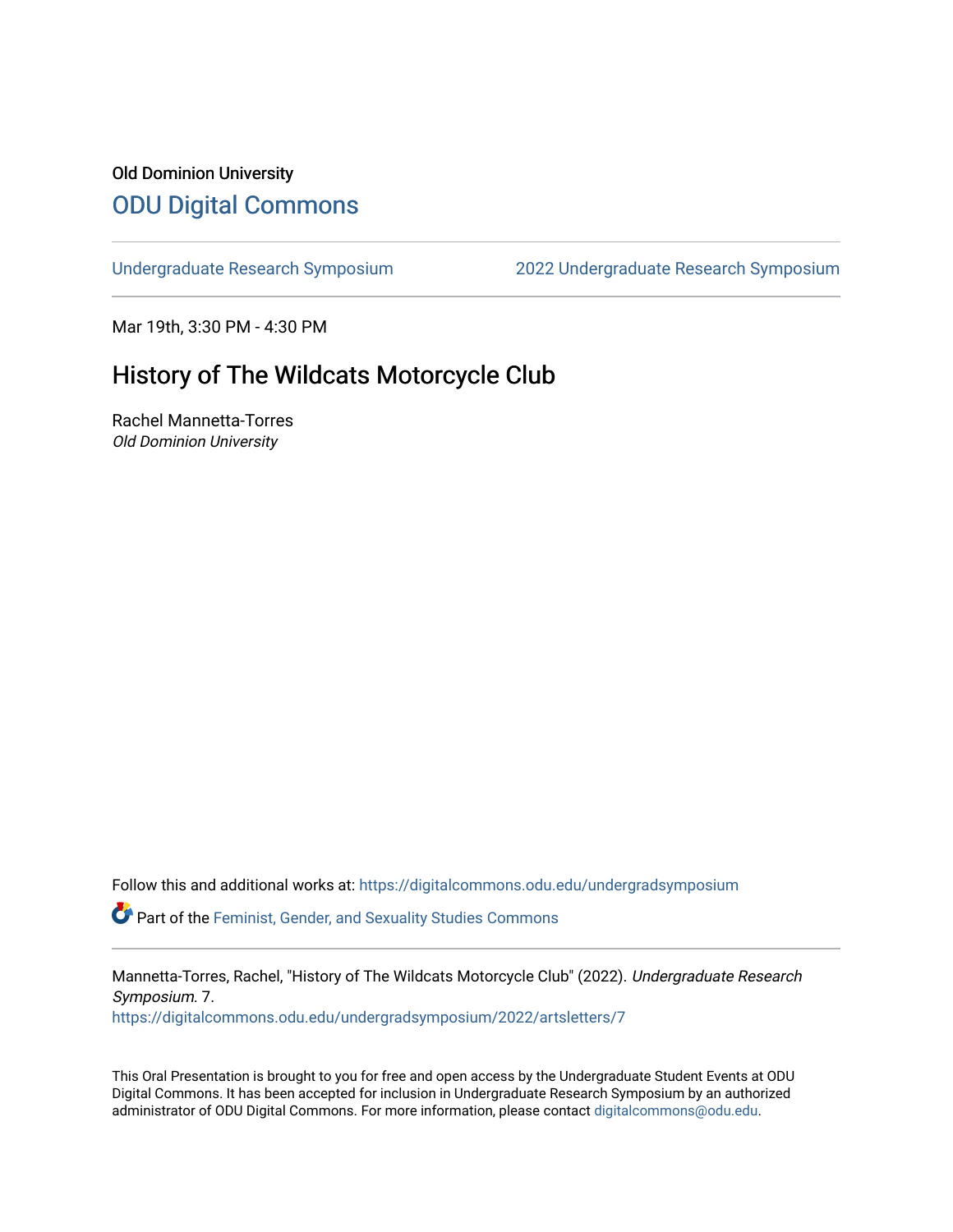History of The Wildcats Motorcycle Club

Rachel Mannetta-Torres

Old Dominion University

January 21st, 2022